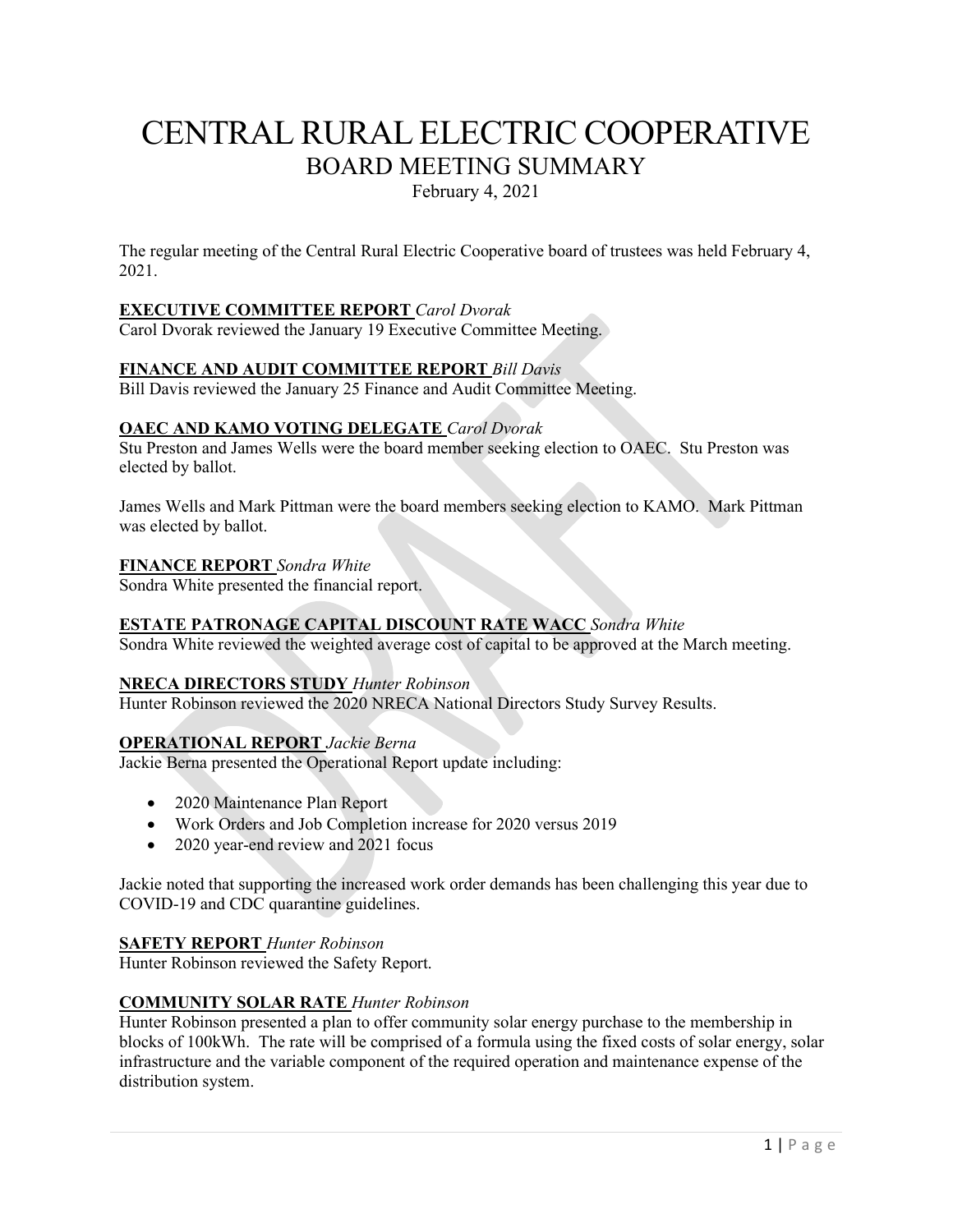# **CEO'S REPORT** *Hunter Robinson*

Hunter Robinson presented the CEO report.

He mentioned the benefits of working with other cooperatives and noted recent meetings have helped to identify best practices for a fiber network for system connectivity.

He reviewed the upcoming legislation to be watched that will have an impact on electric cooperatives across the state.

#### **CENTRANET REPORT** *Hunter Robinson*

Hunter Robinson presented an update for Centranet.

### **POLICY 104 BOARD MEETINGS** *Max Myers*

Policy 104 Board Meetings was approved as published.

### **POLICY 114 STRATEGIC PLANNING** *Max Myers*

Policy 114 Strategic Planning was approved as published.

### **POLICY 301 DEPOSITORIES AND COLLECTION AGENCIES** *Max Myers*

Policy 301 Depositories and Collection Agencies was approved as published.

### **REVIEW POLICY 314 ENTERPRISE RISK MANAGEMENT** *Max Myers*

Max Myers reviewed Policy 314 Enterprise Risk Management.

### **REVIEW POLICY 322 COMPENSATION FOR TRAVEL TIME** *Max Myers*

Max Myers reviewed Policy 322 Compensation for Travel Time.

### **REVIEW POLICY 405 COLLECTION OF ACCOUNTS** *Max Myers*

Max Myers reviewed Policy 405 Collection of Accounts.

### **LEGAL REPORT** *Max Myers*

Max Myers presented the legal report to the Board of Trustees.

### **KAMO REPORT** *Mark Pittman*

Mark Pittman presented the KAMO report, including the following:

- KAMO Trustee Recognition
- AECI Rebates & Green Energy
- November Power Deliveries
- Monthly Report to Board
- AECI Madrid ash pond update

### **OAEC REPORT** *Stu Preston*

Stu Preston presented the following:

- New employees to OAEC
- The State of Oklahoma's COVID Vaccine Distribution Plan
- Flexible Financing for Rural America Act